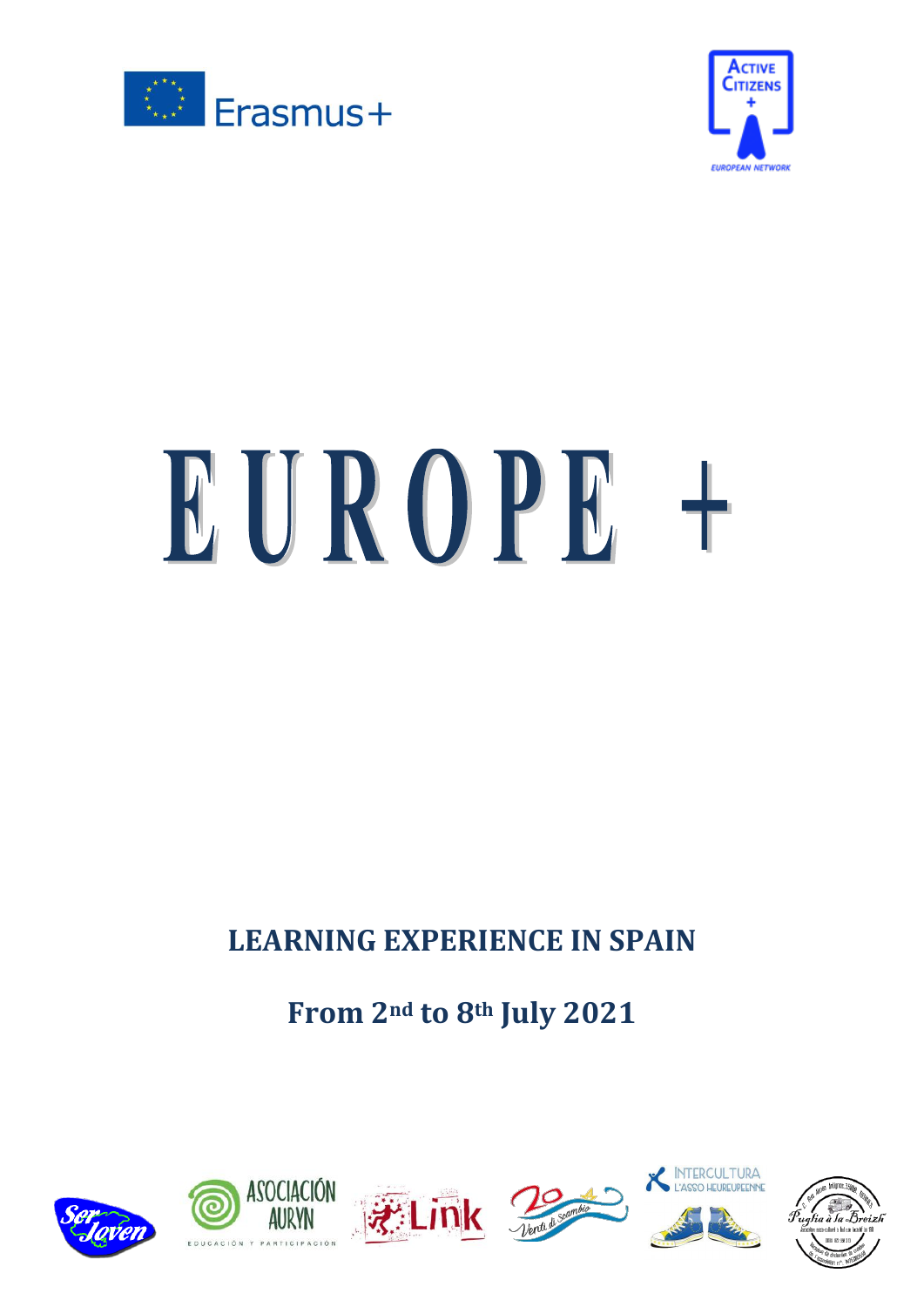



## **WHAT IS EUROPE +? / QU'EST-CE QUE EUROPE +? CHE COS'È L'EUROPE +? / ¿QUÉ ES EUROPE +?**

EUROPA + is the second training mobility of the Active Citizens + project. This project aims to promote European values, European citizenship and the opportunities offered by the European Union in the field of non-formal education for European youth.

6 organizations from Spain, Italy and France participate in this project.

Through this action it is expected to set in motion a training course about tools to promote the European values and European citizenship.

At present, non-European and nationalist movements are emerging in Europe, sometimes attacking European values and social cohesion. Therefore, with this learning activity we want to address the historical origins of the European Union, promoting European values, education for peace and cooperation, intercultural education and human rights education. We also want to address Intercultural Learning methods from formal and non-formal education as a tool for the identification of concepts and realities in Europe and for the development of solutions to problems related to xenophobia and racism.

Europa + aims to interrelate organizations and young people from the participating countries and help them develop strategies of mutual understanding and respect for social and cultural differences in Europe. This will help to improve the quality of youth work in general and in a local and European context.

During this learning activity we will use RADIO (podcasting) as a tool for learning and disseminating European values and promoting European citizenship.

The training course will also be an opportunity for intercultural learning exchange between participants and organizations.











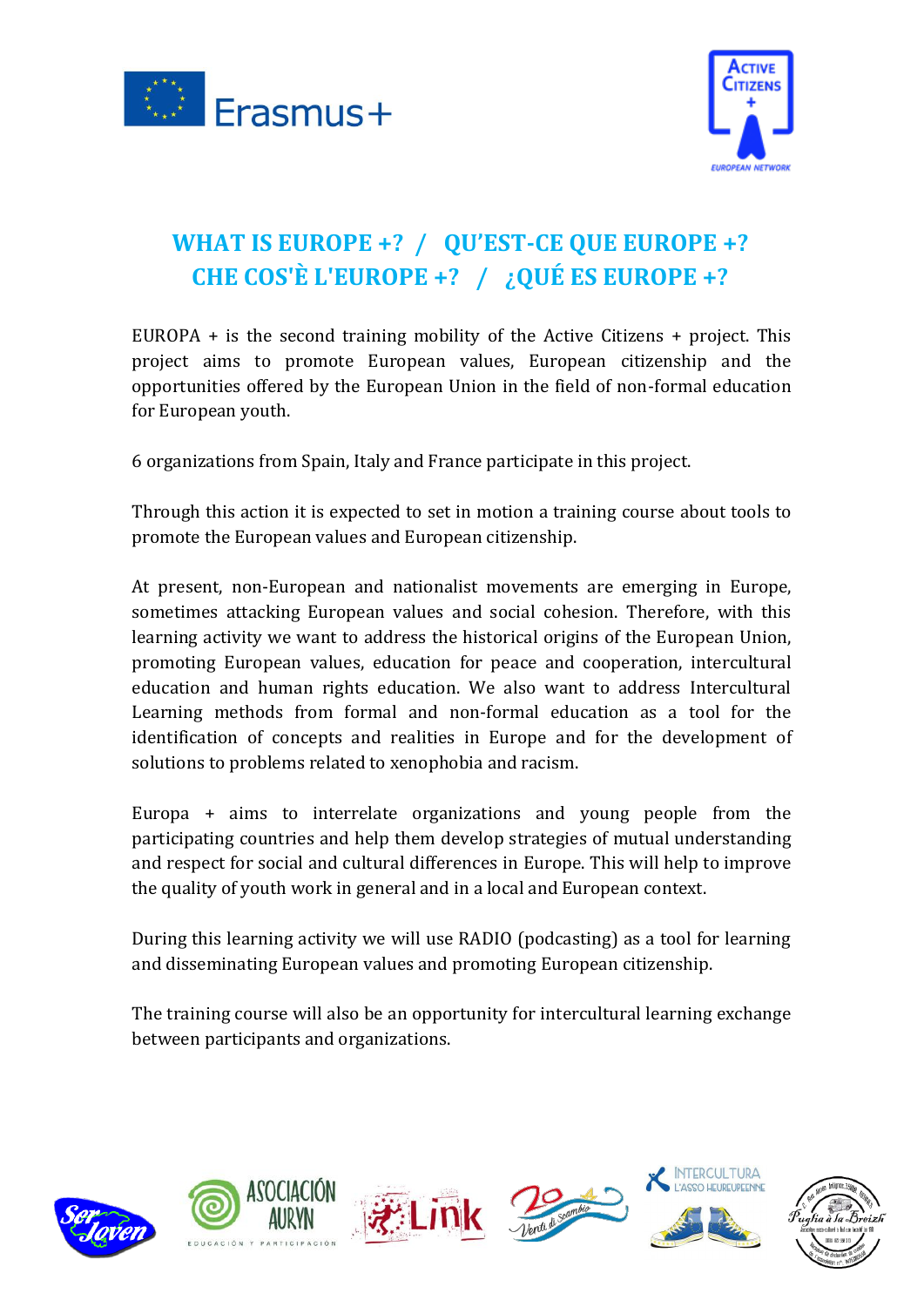



#### **WHERE / OÙ / DOVE / DÓNDE?**

This learning activity will take place in the town of Murias de Paredes, a beautiful place in the province of León in the north of Spain. A natural and cultural rural space, which will be ideal for the learning process that the people who participate in this learning action at European level will live, being at the same time an opportunity to show such unique and charming corners of the province of León as is the case of Murias de Paredes.













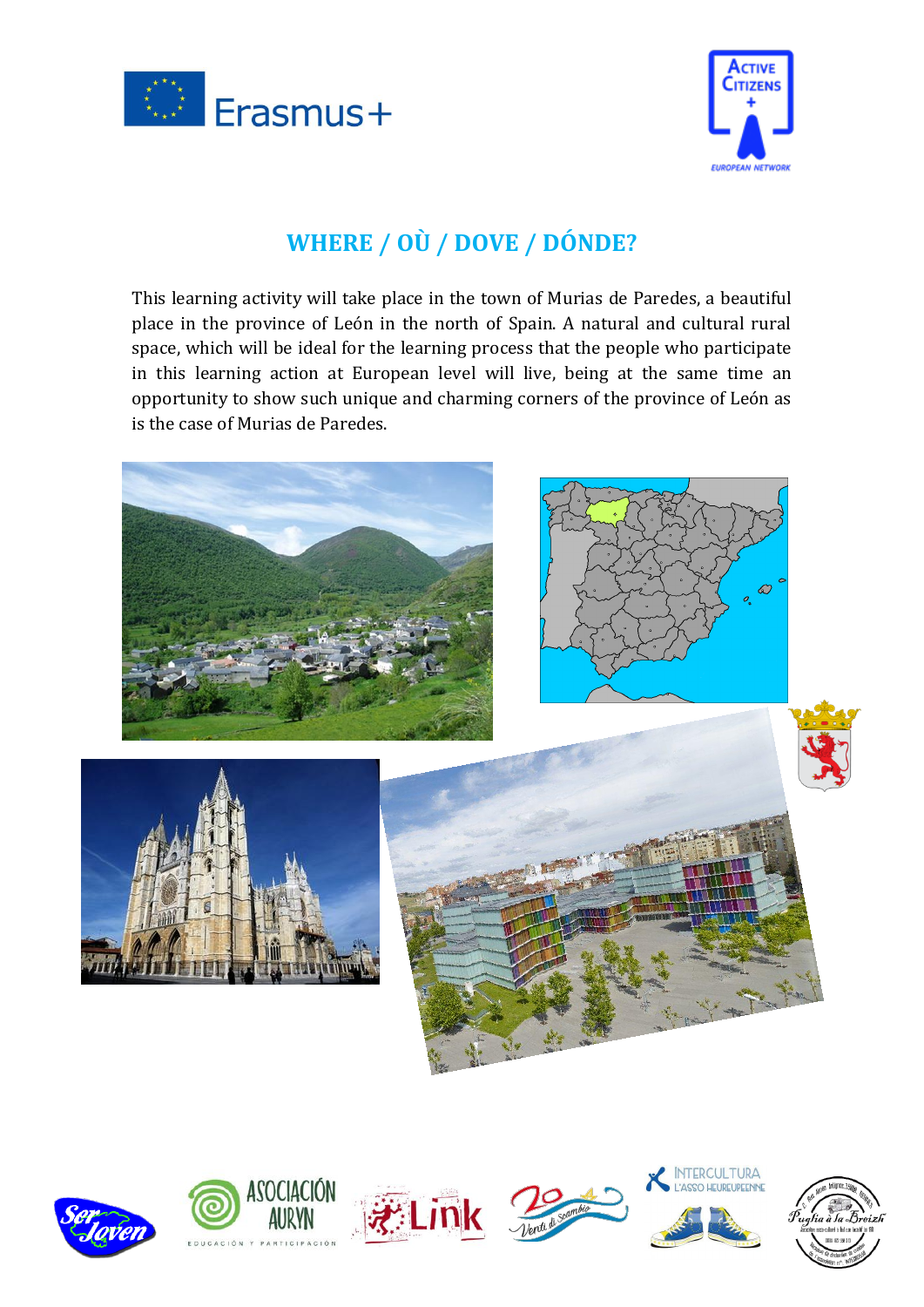



# **HÉBERGEMENT / ACCOMMODATION ALLOGGIO / ALOJAMIENTO**

We will stay here: <https://www.booking.com/hotel/es/rural-el-urogallo.es.html>



#### **PARTICIPANTES/ PARTICIPANTS PARTECIPANTI / PARTICIPANTS**

The profile of the participants is: young people who can participate in youth organizations in the development of activities for young people who can learn about resources and tools for the promotion of European citizenship and European values based on the origins of the European Union. We intend to create "European Ghosts" that can contribute, in a positive way, to the debate and reflection among young people about the European Union. Participants between 18 and 25 years old although there is no age limit.



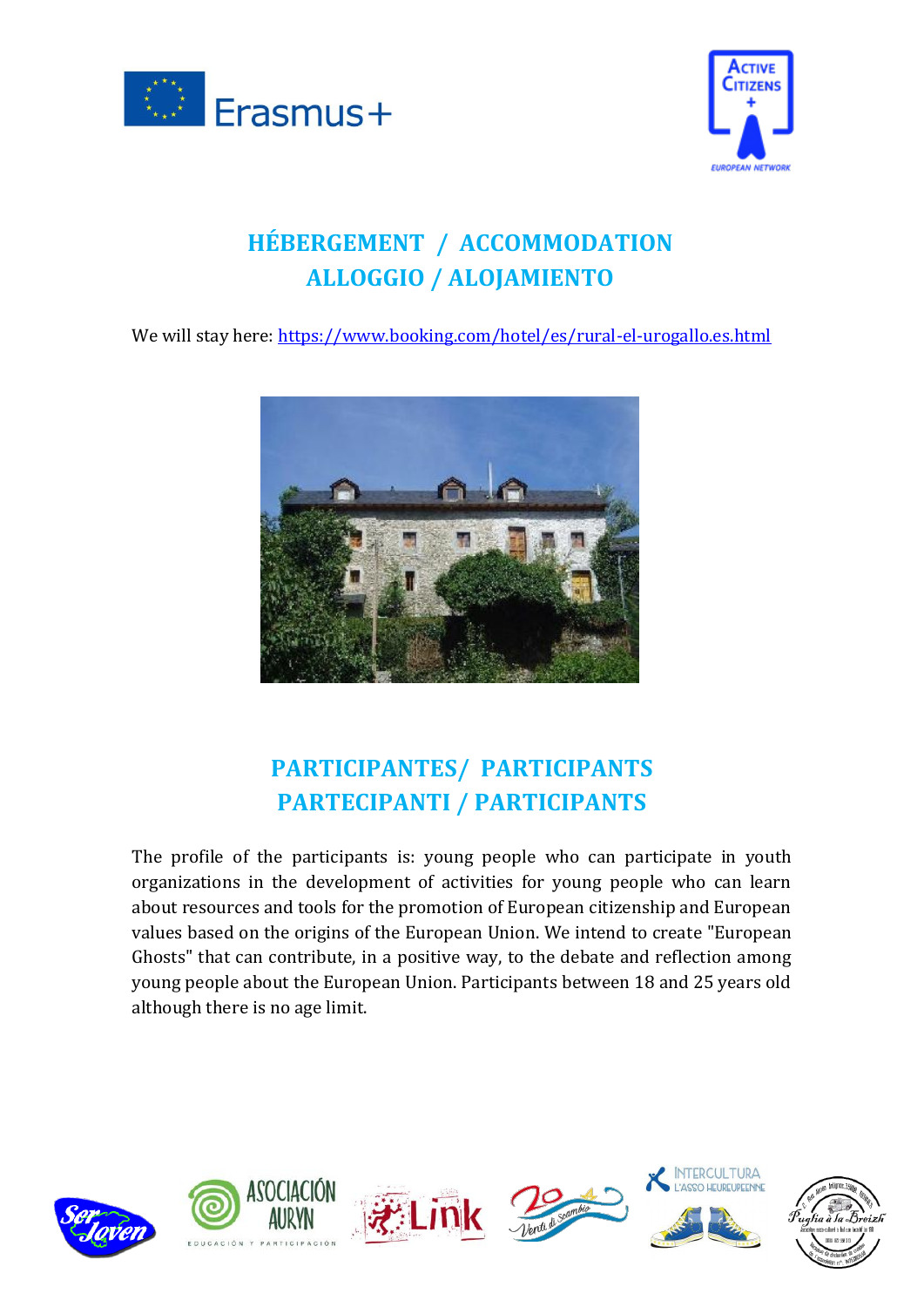



# **TRAVEL / VIAJE / VIAGGIO / VOYAGE**

The travel costs for this learning activity from your city to León will be reimbursed. The maximum price that we can reimburse (roundtrip) per person according with the Erasmus + Program is:

- **France € 275**
- **Italy € 275**
- **Spain: € 275**

Try to buy the cheaper tickets!!!

Arrival: 2nd July Departure: 8<sup>th</sup> July

**IMPORTANT:** for the reimbursement we need all the original travel tickets: plane, train, boarding pass, bus… except taxi, because the National Agency doesn't reimburse it. We would need the email or the bill with the price.

During this whole period, all costs related to food & accommodation, activities and local transport will be covered 100% by the organisation.

#### **HOW TO ARRIVE / COME ARRIVARE / COMMENT ARRIVER / COMO LLEGAR**

You can try travel with a low cost company such us EASYJET, RYANAIR, IBERIA EXPRESS, VUELING… which fly to Madrid. Then, you can take the bus in the Madrid Airport to León. For further information about times and prices have a look in the site: [www.alsa.com](http://www.alsa.com/)











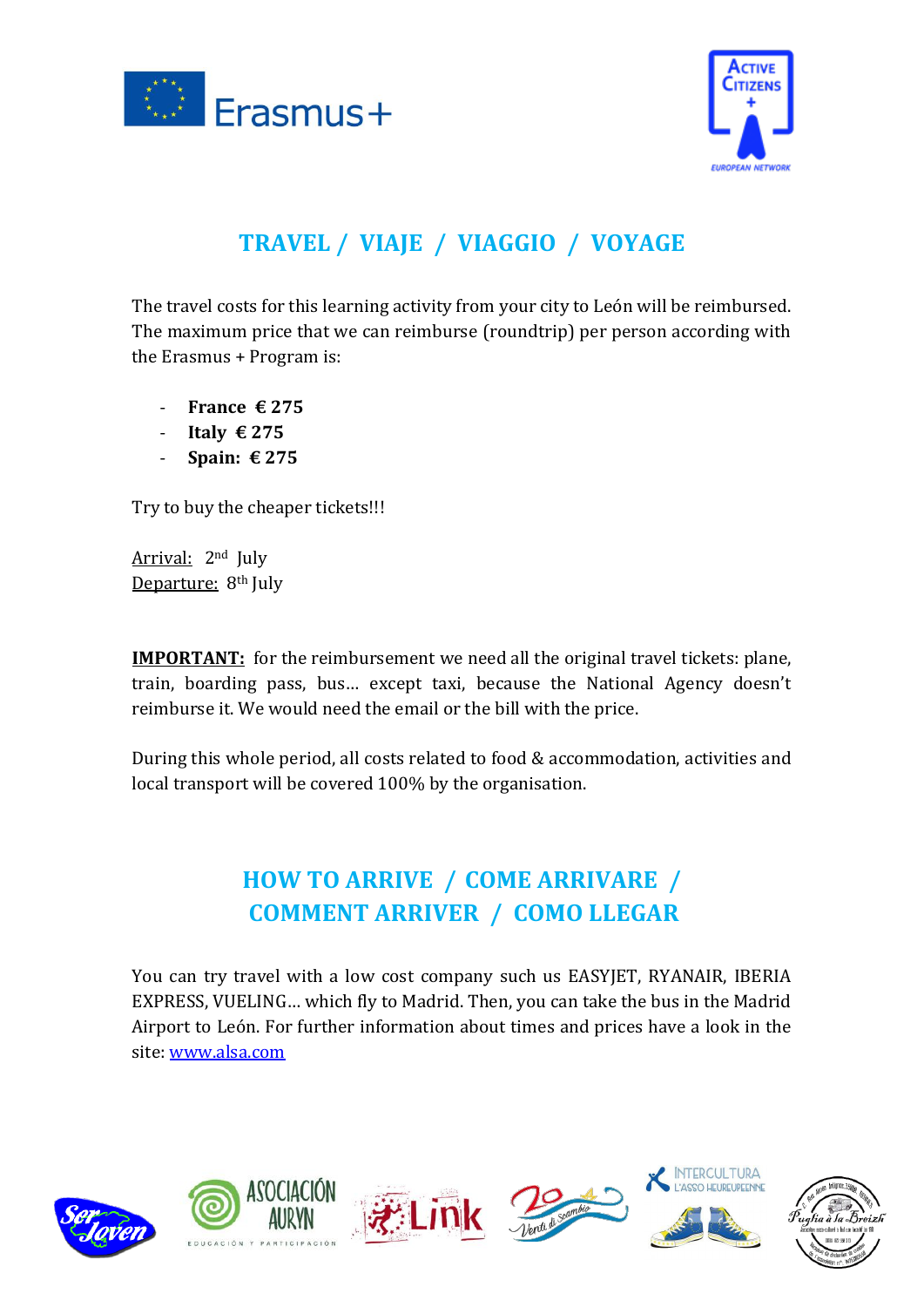



Also you can move by train or subway to "Madrid Chamartín train station" (Subway: 30 minutes aprox. / Train: 20 minutes aprox.). Then, you can travel by train to Leon. For further information about times and prices you can have a look in the site: [www.renfe.com](http://www.renfe.com/) . We recommend you to ask for the train ALVIA from Madrid to Leon which is cheap and fast. Finally, there is a small airport in Leon with some weekly flights to/from Barcelona.

Anyway, we will be ready to pick up you at the bus or train station when you arrive to León.

#### **TEST COVID – ASSURANCE / TEST COVID – ASSICURAZIONE / TEST COVID - INSURANCE / TEST COVID - SEGURO**

Given the situation of the Covid19 pandemic, your country may ask you for a test to enter and leave the country. These tests may have an economic cost for you, so it will be important that you look for a trip to Spain as cheap as possible to try to cover the costs of the test with the budget of the trip.

The project will make a special travel insurance that will cover possible Covid 19 impact for all participants during your stay in Spain. In order to manage the insurance we need **before 17th July** the official list of participants so that the insurance can cover the incidents of the trip and your stay in Spain.

Also it is necessary and important that you have and bring the **European Health Insurance Card.**



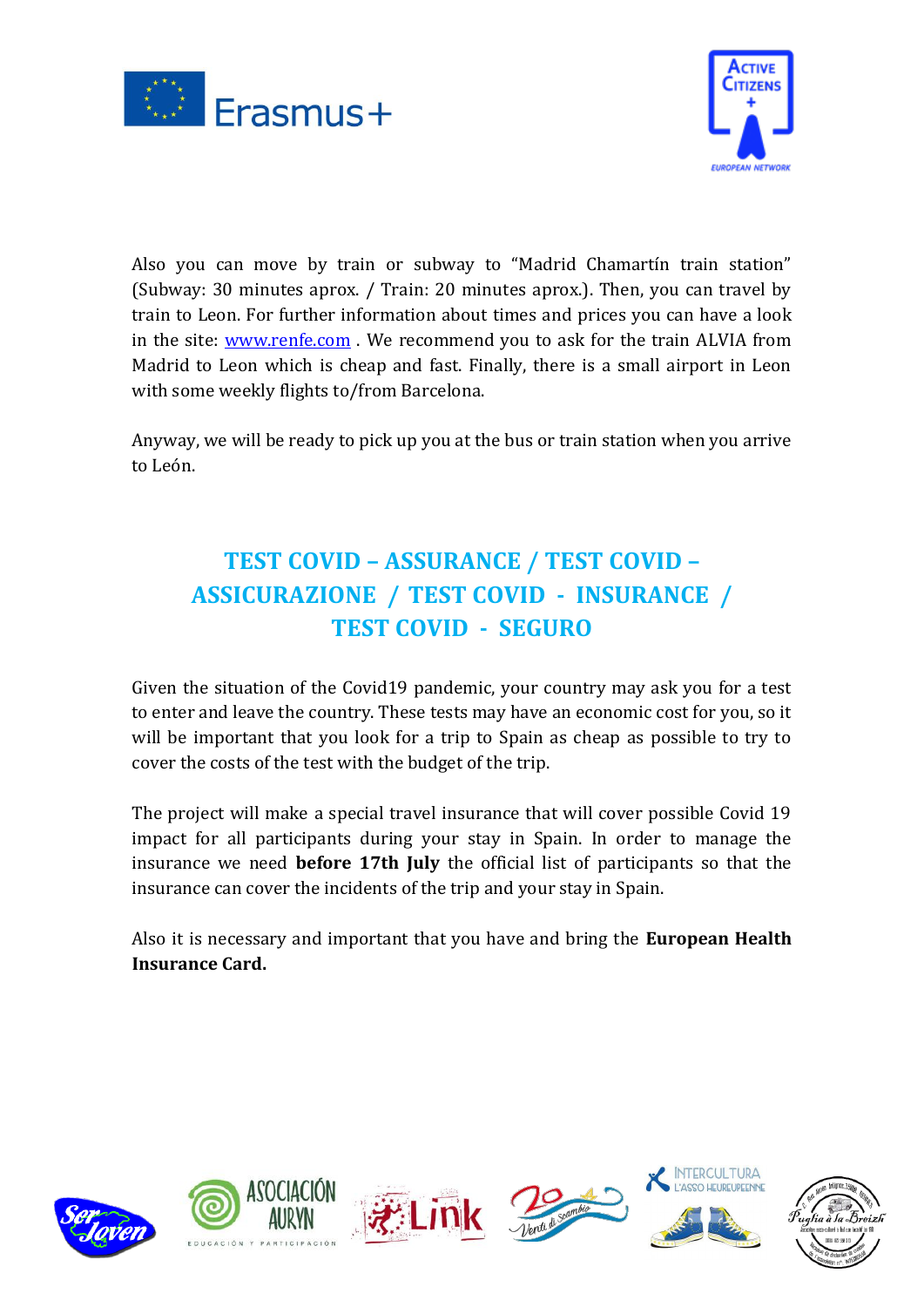



## **WEATHER FORECAST AND THINGS TO BRING / PRÉVISION MÉTÉOROLOGIQUE ET CHOSES À APPORTER / PREVISIONI METEO E COSE DA PORTARE / PREVISIÓN METEOROLÓGICA Y COSAS A TRAER**

The usual weather in July in Leon is hot, but we will be in a mountains area so it won't be strange a little cold or rainy day. Also the weather can cool down in the evenings.

These are some things that you should bring:

Personal things:

- Clothes: Whatever you need for the entire learning activity.
- A towel and all the necessary for personal hygiene.
- Any medicines you might need (we will have basic first aid kit).
- **Masks**

For the learning activity:

- Maps, cards of your country, town, regions (you can take them back home after)
- Your countries' flags.
- Laptop: in case you and are skilled in digital publishing to podcasting
- Some snacks, drinks or food from your country or region for the activity in the project in which you will be able to share them with the others participants. You will be able to cook.